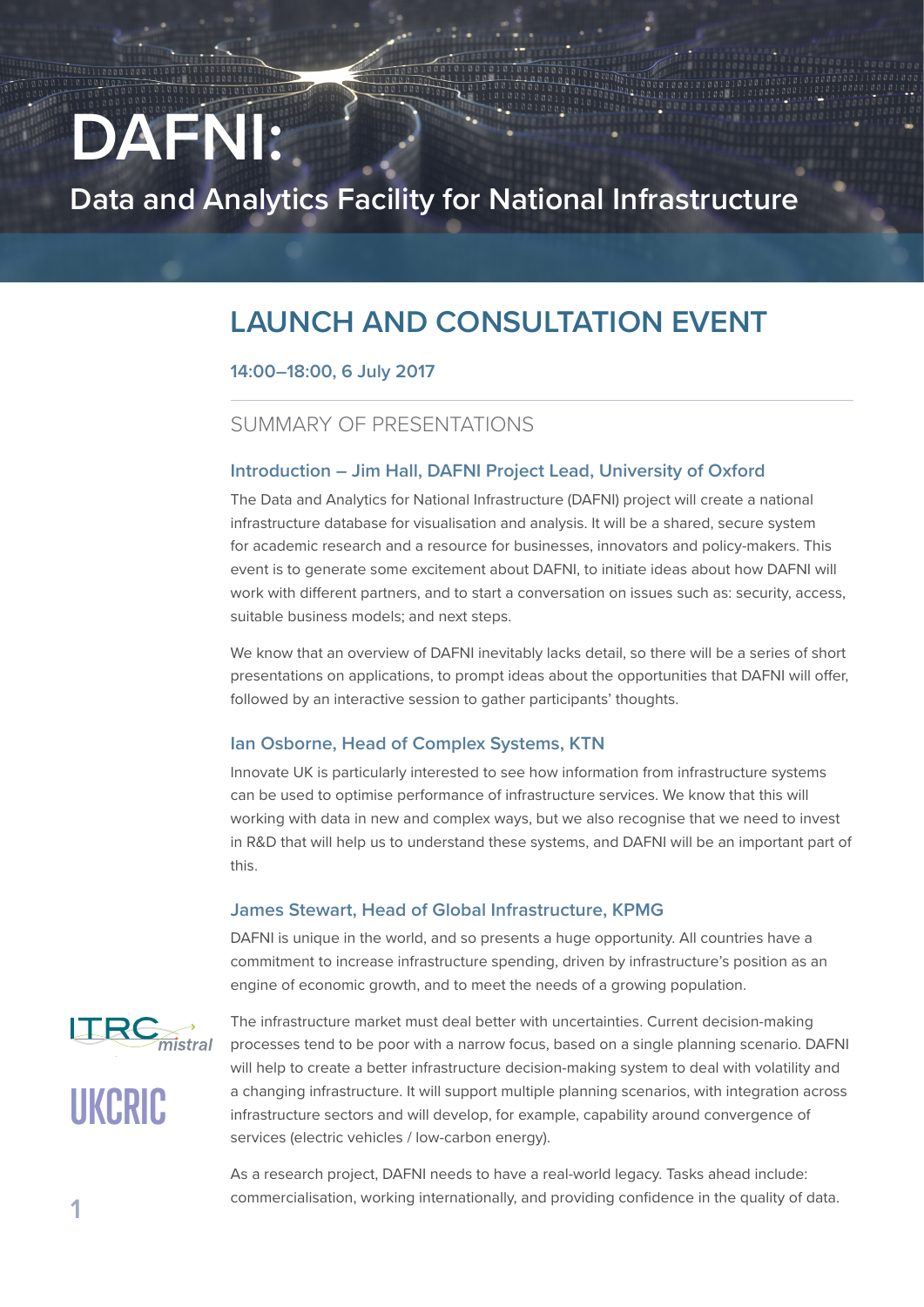#### **Scott Thacker, United Nations Office for Project Services**

There are an array of global challenges, and great opportunities in realising sustainable development outcomes. Developing countries will be making massive investments in new infrastructure, and it will be important to avoid locking these economies into unsustainable futures. Hence, there is a demand for evidence to inform policy-making and to provide confidence for investors. There are challenges: data is fragmented, non-standardised and difficult to compare; modelling needs to be responsive to different contexts; and communicating outputs is difficult even before factoring in different cultural contexts. But there's cause for optimism: with more global datasets; and technological innovations creating new data resources.

# **Jim Hall, DAFNI Project Lead, University of Oxford; Erica Yang, Head of Visual Analytics and Imaging Systems, Science & Technology Facilities Council (STFC);**

#### **Stuart Barr, Geospatial Systems Engineering, University of Newcastle**

DAFNI will provide a national infrastructure database with secure facilities for infrastructure datasets and we area already considering some of the main issues this raises, including: licensing, commitment to open data; and security. A key feature will be DAFNI's simulation and visualisation facilities to allow use of models in a more flexible way, enabling the systems of systems analysis and incorporating observed and simulated datasets.

#### DAFNI will benefit from the experience of the [Infrastructure Transitions Research](http://www.itrc.org.uk/)

[Consortium](http://www.itrc.org.uk/) (ITRC) which has been developing the a one-stop database for UK infrastructure (National Infrastructure Systems MODel – NISMOD). It's much more than a curation of data, and allows representation of interdependencies to inform planning decisions, including via a visualisation dashboard. Although NISMOD contains over 400 data layers (representing multiple sectors, demographics, economics), the infrastructure sector needs greater detail, to represent individual buildings and to develop plausible connectivity networks, which DAFNI can deliver. ITRC-Mistral is developing a meta-database to give users the experience of a single interface, although it brings together many databases, and this is the model that will be applied to DAFNI.

# QUICK-FIRE INTRODUCTION TO SOME EXAMPLES OF DAFNI APPLICATIONS

#### **How we're using the benefits of big data**

#### **David Wallom, University of Oxford**

One challenge will be how to make DAFNI successful operationally. DAFNI's vision is to build an environment where people can try different solutions, which means being responsive to all users. Existing models might include: [JASMIN](http://jasmin.ac.uk/) that uses the desktop as a service tool using a standard toolkit, with no restrictions on users; and [Embassy Cloud,](http://www.embassycloud.org/) an accessible bio-infomatics cloud.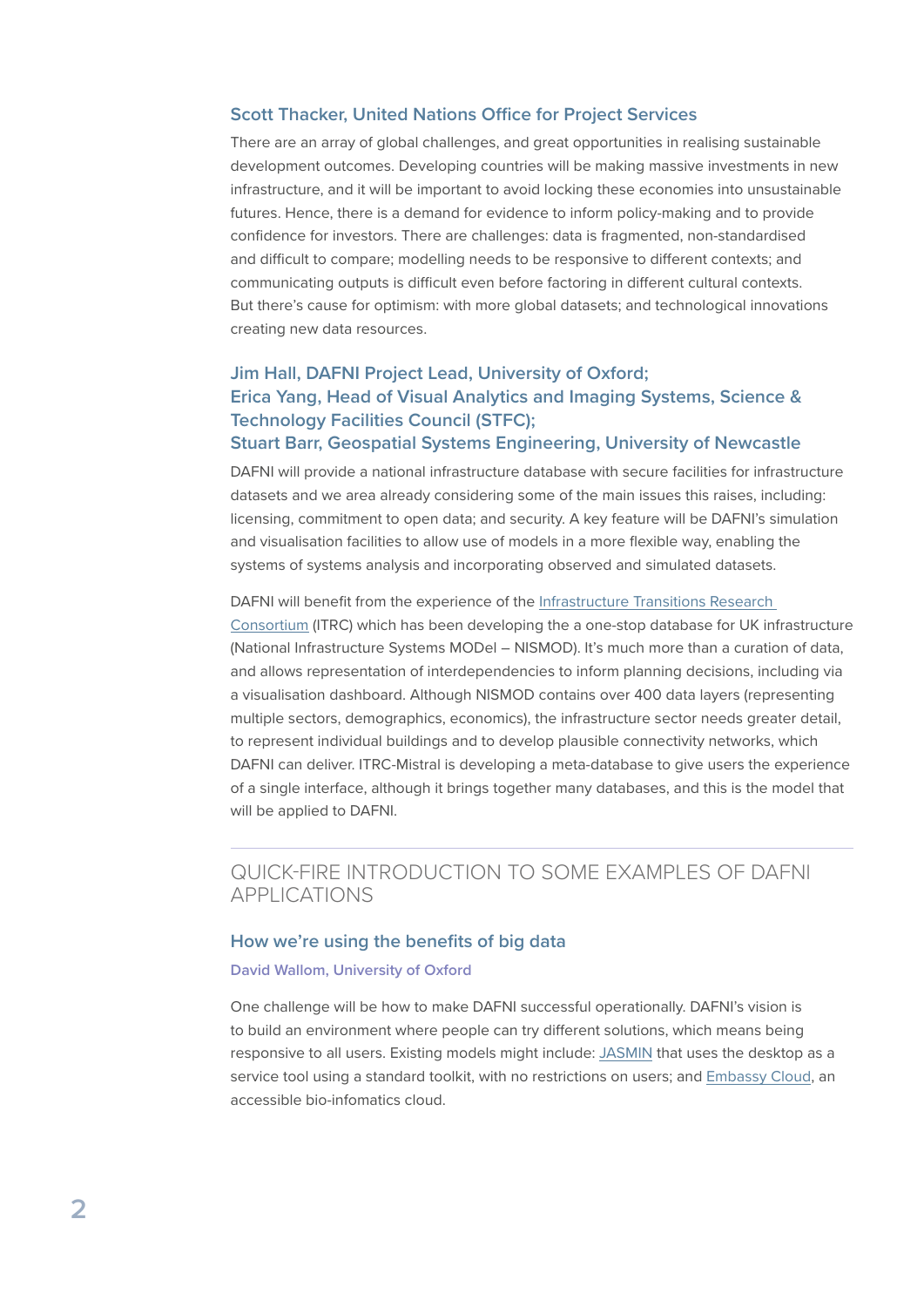#### **Bringing together data and infrastructure systems**

#### **Alex Wrottesley, Ordnance Survey**

The geospatial framework that Ordnance Survey (OS) delivers is at the heart of forecasting decisions, and it will be important to get the right kind of geospatial data structures for the next 20 years. There is still plenty of data that we don't yet have, but we'll need this for the next level of analysis. DAFNI's collaborative platform will make it accessible to all: e.g. researchers, start-ups.

# **Integrating real-time data, infrastructure analytics and visualisation/ integrating infrastructure systems analysis with building information modelling**

#### **Stuart Barr, University of Newcastle**

We will be introducing real-time data into DAFNI to help to create some predictive analytics (initially on intense rainfall and real-time impacts), starting with sensed data in Newcastle, and we are also working on real-time visualisation. There will also the be capability to bring building information modelling within DAFNI.

## **Tackling the challenge of the National Infrastructure Assessment Bianca Letti, National Infrastructure Commission**

The National Infrastructure Commission has been using NISMOD (National Infrastructure Systems MODel) to develop scenarios, based on combinations of drivers to test policy, e.g. the risk of drought and policies that would be robust across uncertainties. DAFNI will help us to look concurrently at more data and more complexity. This faster and more flexible modelling will be very helpful to policy-makers.

#### **Understanding the complexity of population changes**

#### **Nik Lomax, University of Leeds**

We need more accurate understanding of future populations to assist decision-making, and there are a wide range of uncertainties in national and global models. DAFNI will run SPENSER ( Synthetic Population Estimation and Scenario Projection ) which will let users change their inputs including: technology, policy, economy, and the outputs include dynamic visualisation.

#### **Visualising infrastructure options in developing countries**

#### **Tom Russell, University of Oxford**

Infrastructure provides essential services and we can investigate infrastructure interdependencies and use this to consider infrastructure options. For DAFNI, the use of open datasets to assist with rapid assessment of developing countries.